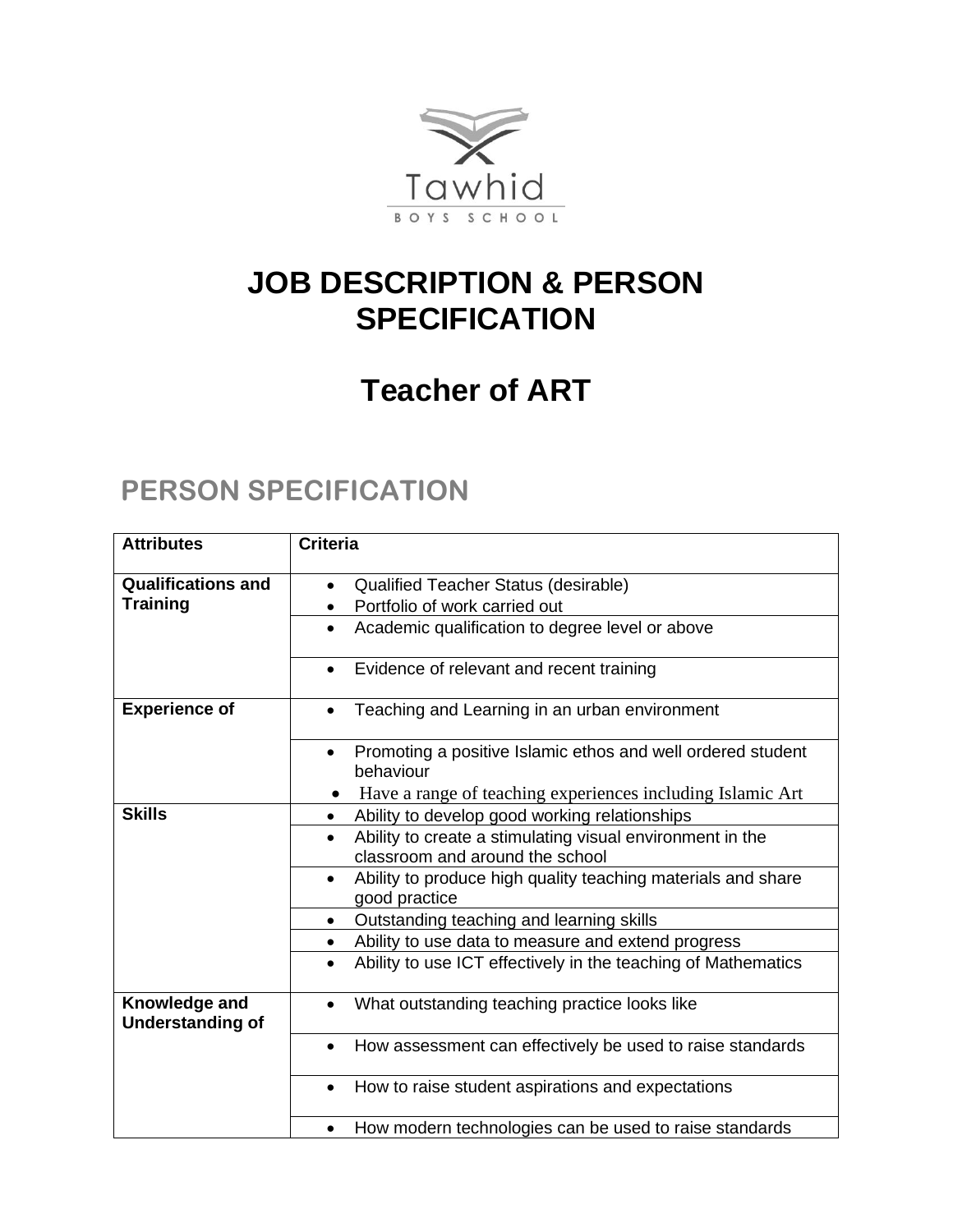| Other | A strong commitment to improving educational opportunities<br>and a belief in the potential of every student |
|-------|--------------------------------------------------------------------------------------------------------------|
|       | Excellent interpersonal, written and communication skills<br>$\bullet$                                       |
|       | Energy, enthusiasm, flexibility and resilience                                                               |
|       |                                                                                                              |
|       | Personal drive and the energy to motivate and inspire staff<br>$\bullet$<br>and students                     |

## **JOB DESCRIPTION**

| <b>Post Title:</b>                     | Teacher of Art                                                                                                                                                                                                                                                                                                                                                                                                                                                                                               |  |
|----------------------------------------|--------------------------------------------------------------------------------------------------------------------------------------------------------------------------------------------------------------------------------------------------------------------------------------------------------------------------------------------------------------------------------------------------------------------------------------------------------------------------------------------------------------|--|
|                                        |                                                                                                                                                                                                                                                                                                                                                                                                                                                                                                              |  |
| <b>Purpose:</b>                        | 1. To provide an appropriately broad, balanced and differentiated<br>learning experience for students, in accordance with the<br>national curriculum, aims of the school and curriculum policies<br>2. To ensure commitment to an Islamic ethos and set of values in<br>order to secure high quality learning, effective use of resources<br>and improvement in standards of learning and achievement for<br>all students.<br>3. To monitor and support the overall progress and development of<br>students. |  |
|                                        |                                                                                                                                                                                                                                                                                                                                                                                                                                                                                                              |  |
| <b>Reporting to:</b>                   | <b>Curriculum Coordinator</b>                                                                                                                                                                                                                                                                                                                                                                                                                                                                                |  |
|                                        |                                                                                                                                                                                                                                                                                                                                                                                                                                                                                                              |  |
| <b>Liaising with:</b>                  | Departmental Colleagues, SMT,                                                                                                                                                                                                                                                                                                                                                                                                                                                                                |  |
|                                        | Relevant Support Staff, External Partners and Parents                                                                                                                                                                                                                                                                                                                                                                                                                                                        |  |
|                                        | Competitive & negotiable based on qualification and experience                                                                                                                                                                                                                                                                                                                                                                                                                                               |  |
| <b>Scale/Grade</b>                     |                                                                                                                                                                                                                                                                                                                                                                                                                                                                                                              |  |
|                                        |                                                                                                                                                                                                                                                                                                                                                                                                                                                                                                              |  |
| <b>Key Duties and Responsibilities</b> |                                                                                                                                                                                                                                                                                                                                                                                                                                                                                                              |  |
| <b>Main Duties</b>                     | 1. Undertake the main professional duties of a teacher as outlined<br>in the most recent School Staff Handbook and School Policies<br>and Documents<br>2. Act as a Tutor/ Co-tutor and provide a model of good practice.<br>3. Play a full role within the life of the school community, support<br>its ethos and encourage all staff and students to follow this<br>example.<br>4. Promote and support all school policies.<br>5. Commit to continuing personal professional development.                   |  |
| <b>Other Specific Duties</b>           |                                                                                                                                                                                                                                                                                                                                                                                                                                                                                                              |  |
|                                        |                                                                                                                                                                                                                                                                                                                                                                                                                                                                                                              |  |
|                                        | Employees will be expected to comply with any reasonable request from a manager to undertake                                                                                                                                                                                                                                                                                                                                                                                                                 |  |

Employees will be expected to comply with any reasonable request from a manager to undertake work of a similar level that is not specified in this job description.